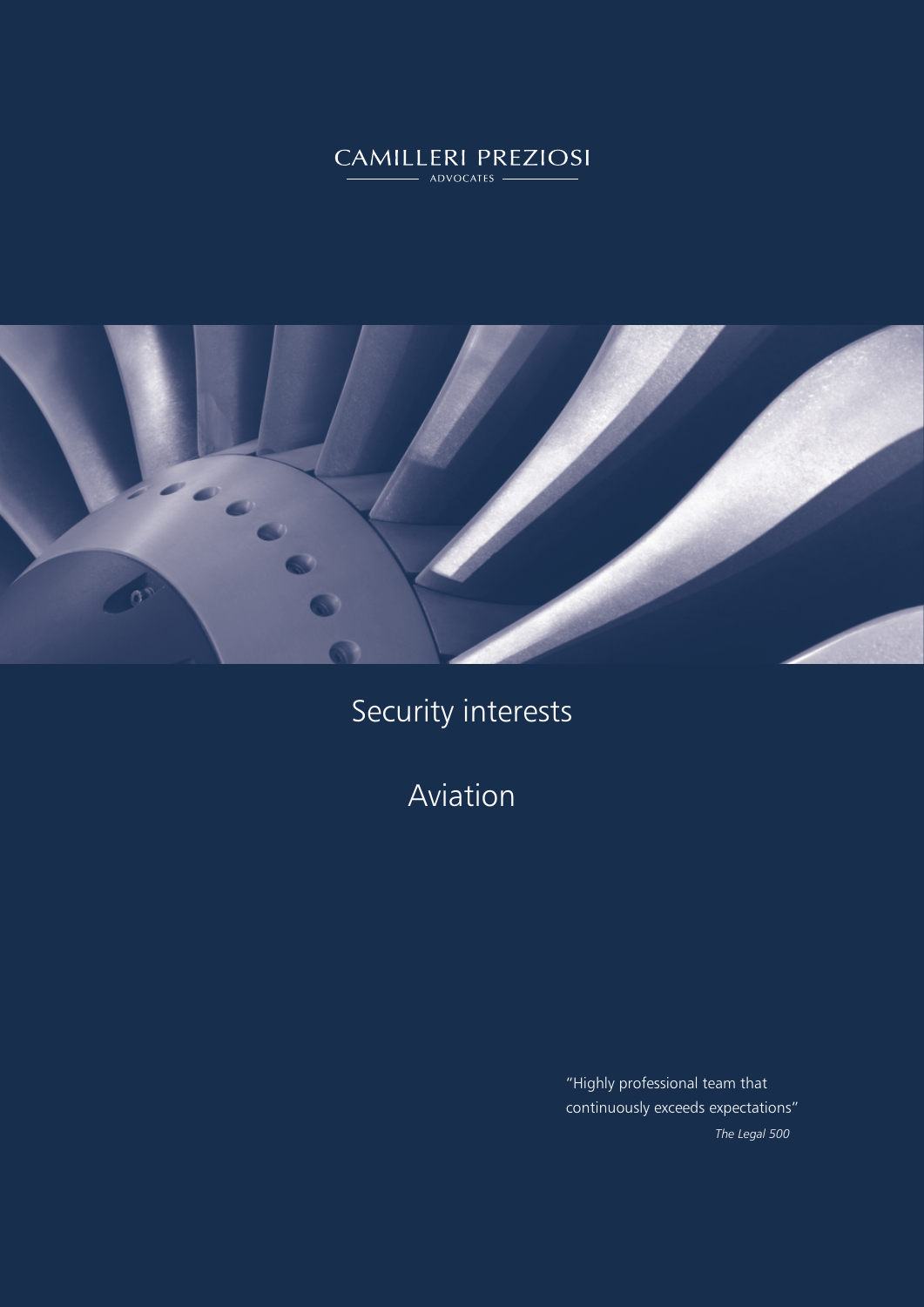In terms of the Aircraft Registration Act (the "Act"), aircrafts constitute a particular class of movables forming separate and distinct assets within the estate of their owners. In case of bankruptcy or insolvency of the owner of an aircraft, all actions and claims to which the aircraft may be subject shall have preference, on the said aircraft, over all other debts of the estate. An aircraft includes the airframe, all equipment, engines and replacement engines whether or not attached to the aircraft.

Aircrafts or shares therein may constitute security for debts and other obligations both by agreement and by operation of the law. The Act deals with, inter alia, the registration of mortgages, claims, security interests and privileges, as well as the ranking of such security interests and the rights of mortgagees and holders of security interests in respect of an aircraft.

#### SPECIAL PRIVILEGES

The Act provides that the following debts are secured by a special privilege upon an aircraft without the need for registration (each a 'privilege'):

- (i) judicial costs incurred in respect of the sale of the aircraft and the distribution of the proceeds thereof pursuant to the enforcement of any mortgage or other executive title;
- (ii) fees and other charges due to the Director General responsible for Civil Aviation in Malta (the 'Director General') arising under applicable law of Malta in respect of the aircraft;
- (iii) wages due to crew in respect of their employment on the aircraft;
- (iv) any debt due to the holder of a possessory lien for the repair or preservation of the aircraft to the extent of the service performed on and value added to the aircraft;
- (v) the expenses incurred for the repair or preservation of the aircraft to the extent of the service performed on and value added to the aircraft; and
- (vi) wages and expenses for salvage in respect of the aircraft.

Note on Ranking: these privileges rank in the order set out above and in preference to all other claims (competing creditors under the same heading of privileges rank equally pro rata to the amount of their claim). It is pertinent to note that a person in possession of an aircraft enjoying a possessory lien shall not be constrained to release the aircraft until the sums due to him are unconditionally discharged or otherwise secured to his satisfaction, and in any such case shall rank first on such security as may be granted.

The following debts are secured by a special privilege only if registered in the International Registry established by the Cape Town Convention (the "Convention") (each a 'registrable privilege'):

- (i) taxes, duties and/or levies due to the Government of Malta in respect of the aircraft; and
- (ii) wages and expenses for assistance or recovery in respect of the aircraft.

The registrable privileges constitute a special privilege and enjoy the preference and status of such right in relation to the aircraft only if the claim is a result of the actions of the owner of the aircraft or a person authorised by such owner. When the claim is a result of the actions of an operator of the aircraft, it will not affect the aircraft or the owner thereof, and will only operate in relation to such operator. Upon the termination of the operator's temporary title the aircraft reverts back to the owner unencumbered.

Note on Ranking: upon registration in the International Registry, registrable privileges (which arise only in relation to the particular title of an operator of an aircraft, whether being the owner or a holder of a temporary title) rank after any privileges (as set out in items (i) to (vi) of the earlier list) and any international interest registered in the International Registry (see below) prior to the date of the registration of the relevant registrable privilege.

#### INTERNATIONAL INTERESTS

Malta's ratification of the Convention provides for increased safeguards and legal certainty owing in particular to its recognition of modern practices in asset-based finance.

The Convention also provides for the creation of international interests which are to be registered in the International Registry, an electronic registry which is easily accessible online. Registered international interests are recognised at an international level by all contracting states of the Convention. In terms of the Act and pursuant to Schedule 1 thereof, which transposes the Convention:

- (i) interests or privileges in aircraft, aircraft engines or helicopters may be registered in the International Registry; and
- (ii) an international interest, subject to special privileges, enjoys priority ranking over national security interests irrespective of the date of registration of the national security interest.

International interests that may be registered in the International Registry under the Convention are interests in aircraft:

- (i) granted by the chargor under a security agreement;
- (ii) vested in a person who is the conditional seller under a title reservation agreement; or
- (iii) vested in a person who is the lessor under a leasing agreement.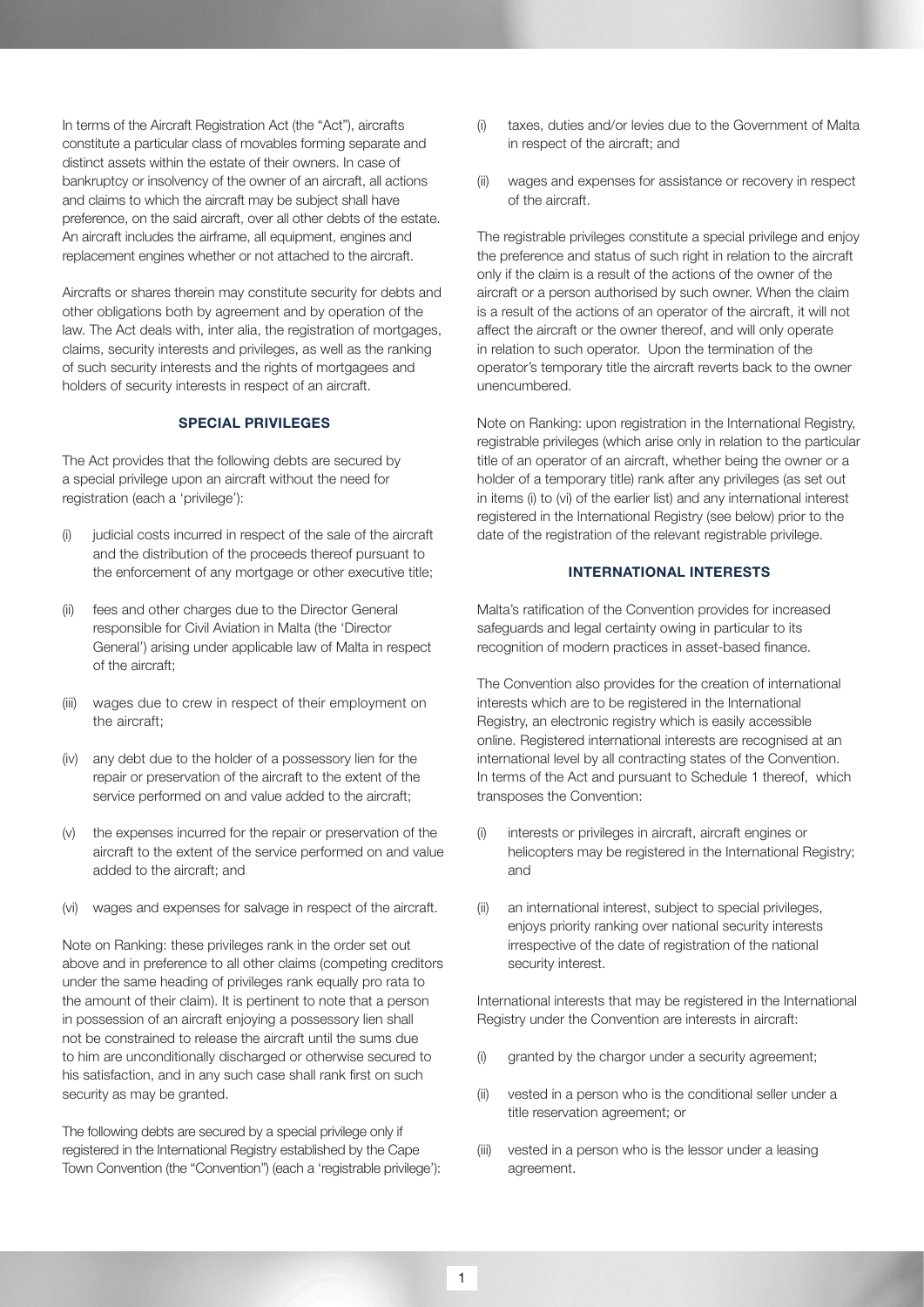If an event of default were to arise, the chargee could exercise any one or more of the following remedies:

- (i) take possession or control of any aircraft object charged to it;
- (ii) sell or grant a lease of any such aircraft object; and
- (iii) collect or receive any income or profits arising from the management or use of any such aircraft object.

Alternatively the chargee may apply for a court order authorising or directing any of the abovementioned acts.

In the event of default under a title reservation agreement or under a lease, the conditional seller or lessor will have the power to:

- (i) terminate the agreement and take possession or control of the aircraft to which the agreement relates; or
- (ii) apply to the Court to authorise or direct either of these acts.

Note on Ranking: once registered, registrable privileges and international interests rank in order of date and time of registration in the International Registry.

#### NATIONAL AND FOREIGN MORTGAGES

In terms of the Act it is possible to create a mortgage over an aircraft registered under the Act, as security for a debt or any other obligation. Such mortgage is effective from the date of registration in the National Aircraft Register.

Note on Ranking: mortgages registered in the National Aircraft Register rank after any international interest, prospective international interest and other rights or interests registered in the International Registry on such aircraft or share therein, irrespective of the date and time of registration in the International Registry.

In terms of the Act, foreign mortgages are recognised and granted the status, rights and powers applicable to a mortgage registered in the National Aircraft Register, subject to certain conditions being satisfied.

Note on Ranking: foreign mortgages recognised in terms of the Act rank after any privileges, registrable privileges and mortgages registered in the National Aircraft Register but ahead of general hypothecs and privileges arising by virtue of the Civil Code.

One of the principal benefits that secured creditors are afforded in terms of the Act is that a mortgagee may exercise remedies in the event of a default without leave of court. The only precondition to the exercise of such powers is the notification in writing to the mortgagor.

The following remedies may be exercised by a mortgagee in the event of default of any terms or conditions of a registered mortgage:

- (i) take possession of the aircraft;
- (ii) sell the aircraft:
- (iii) apply for extensions, pay fees, and do all such things in the registrant's name as may be required in order to maintain the status and validity of the registration of the aircraft;
- (iv) lease the aircraft; and
- (v) receive payment of the price, lease payments, and other income which may be generated from the management of the aircraft.

## PROHIBITORY NOTICE

In terms of the Act, where a creditor has registered an international interest in the International Registry, the debtor (being the registrant) may execute and file a prohibitory notice in favour of such creditor. Once recorded in the National Aircraft Register, such Prohibitory Notice will prohibit the recording of any other security interest over the aircraft.

#### EXECUTIVE TITLES

Under Maltese law, any person who has in his possession an executive title recognised as such by law may sue out executive warrants for the purpose of enforcing same. An executive title is tantamount to a judgment or decree of the Courts of Malta and may be enforced without the need of obtaining a decision on the merits.

In terms of the Act, a registered mortgage is deemed to constitute an executive title:

- (i) where the obligation it secures is a debt certain, liquidated and due; or
- (ii) where a maximum sum secured thereby is expressly stated in the instrument creating the security and such figure is recorded in the register for public notice.

The Act also provides that if the mortgage does not satisfy any one of conditions (i) and (ii) above, the mortgagee may enforce his rights under the mortgage by specifying the sum which is certain, liquidated and due at the time of enforcement by means of an affidavit served on the mortgagor, provided that this is without prejudice to the right of any interested party to contest such amount according to law.

The above mirrors the procedure set out in the tried and tested Merchant Shipping Act which regulates mortgages over marine vessels.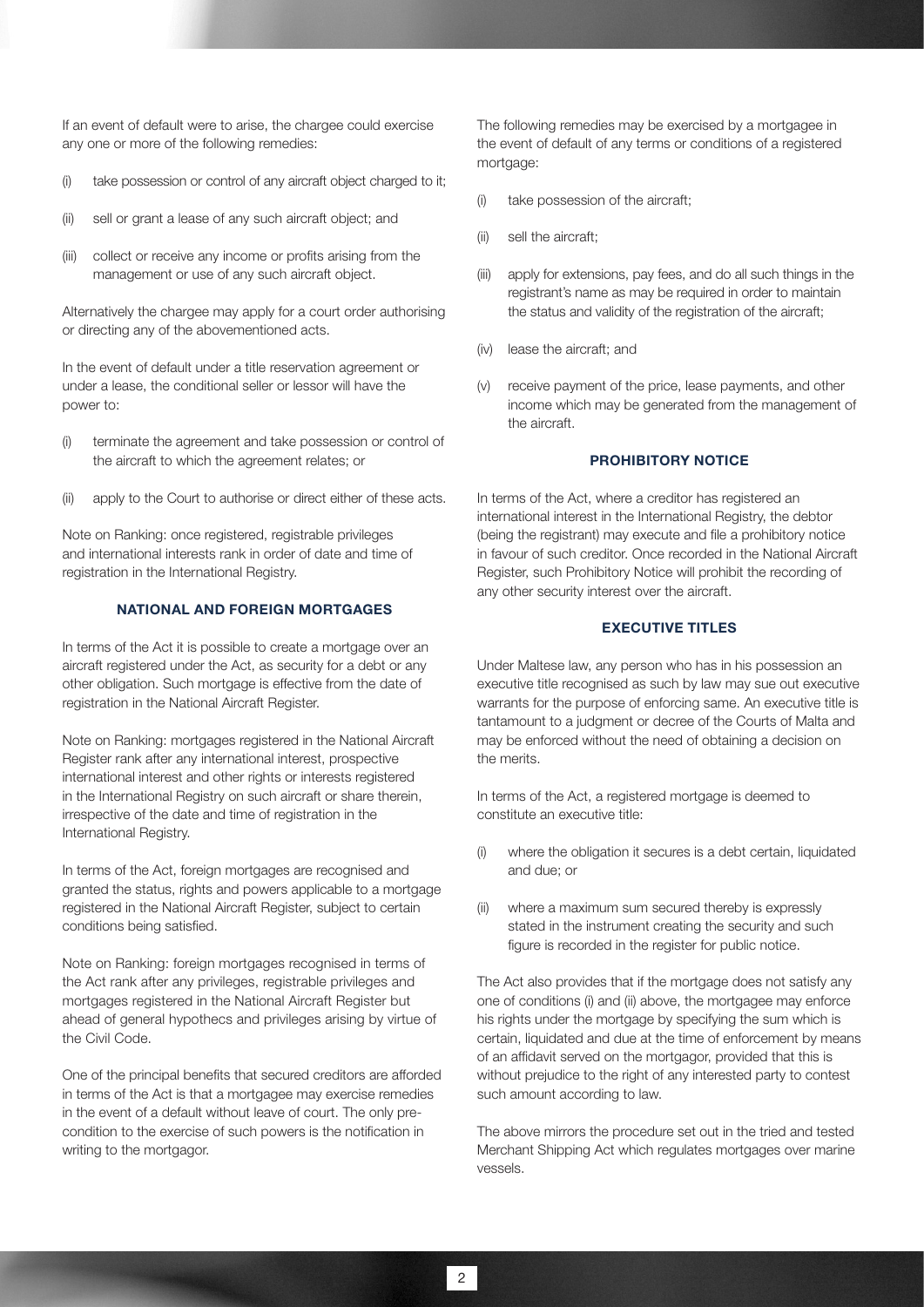Security interests registered in the International Registry also constitute an executive title where:

- (i) they secure the rights of a seller under a conditional sale with reservation of ownership rights; or
- (ii) they secure the rights of a lessor under a lease agreement.

### THE IMPACT OF MALTA'S RATIFICATION OF THE CONVENTION ON SECURITY FOR FINANCIERS

The Convention generally serves to facilitate asset-based financing and leasing of aircraft objects. The Act, in transposing the Convention, gives added protection to secured creditors by providing remedies in the event of a default by the debtor or upon the occurrence of an insolvency-related event.

The provisions of the Convention apply when at the time of the conclusion of the agreement establishing the international interest, or a contract of sale, the:

- (i) aircraft is registered in a contracting State; or
- (ii) the debtor or the seller, as the case may be, is situated in a contracting State.

It is pertinent to note that Malta has made a number of declarations under the Convention which provide the most extensive remedies and highest possible level of security to financiers. In particular, the Act:

- (i) allows a chargee to grant a lease of the charged object while it is situated (or controlled from) Malta;
- (ii) allows remedies under the Convention to be exercised without leave of court;
- (iii) implements Alternative 'A' on insolvency, with a "waiting period" of 30 calendar days within which the insolvency administrator or debtor must: (a) give possession of the aircraft to creditor; or (b) cure all defaults (other than a default constituted by opening of insolvency proceedings) and agree to perform all future contractual obligations; and
- (iv) allows for registration of Irrevocable De-Registration and Export Request Authorization (IDERA). A creditor may procure de-registration (as well as physical delivery) of an aircraft within a maximum of five working days from date of notification to the relevant authorities.

In addition to the aforesaid, the Act also grants a creditor the right to obtain speedy relief from Court in the form of any of the following orders:

- (i) preservation of the aircraft object and its value;
- (ii) possession, control or custody of aircraft object;
- (iii) immobilisation of aircraft object;
- (iv) lease or management of the aircraft object and the income arising therefrom; and
- (v) if at any time the debtor and the creditor specifically agree, sale and application of proceeds therefrom.

In the context of relief the term "speedy" means, in relation to (i)-(iii) above, not more than 10 calendar days, and in relation to (iv) and (v) above, not more than 30 calendar days, in each case from the date the application for relief is filed in Court.